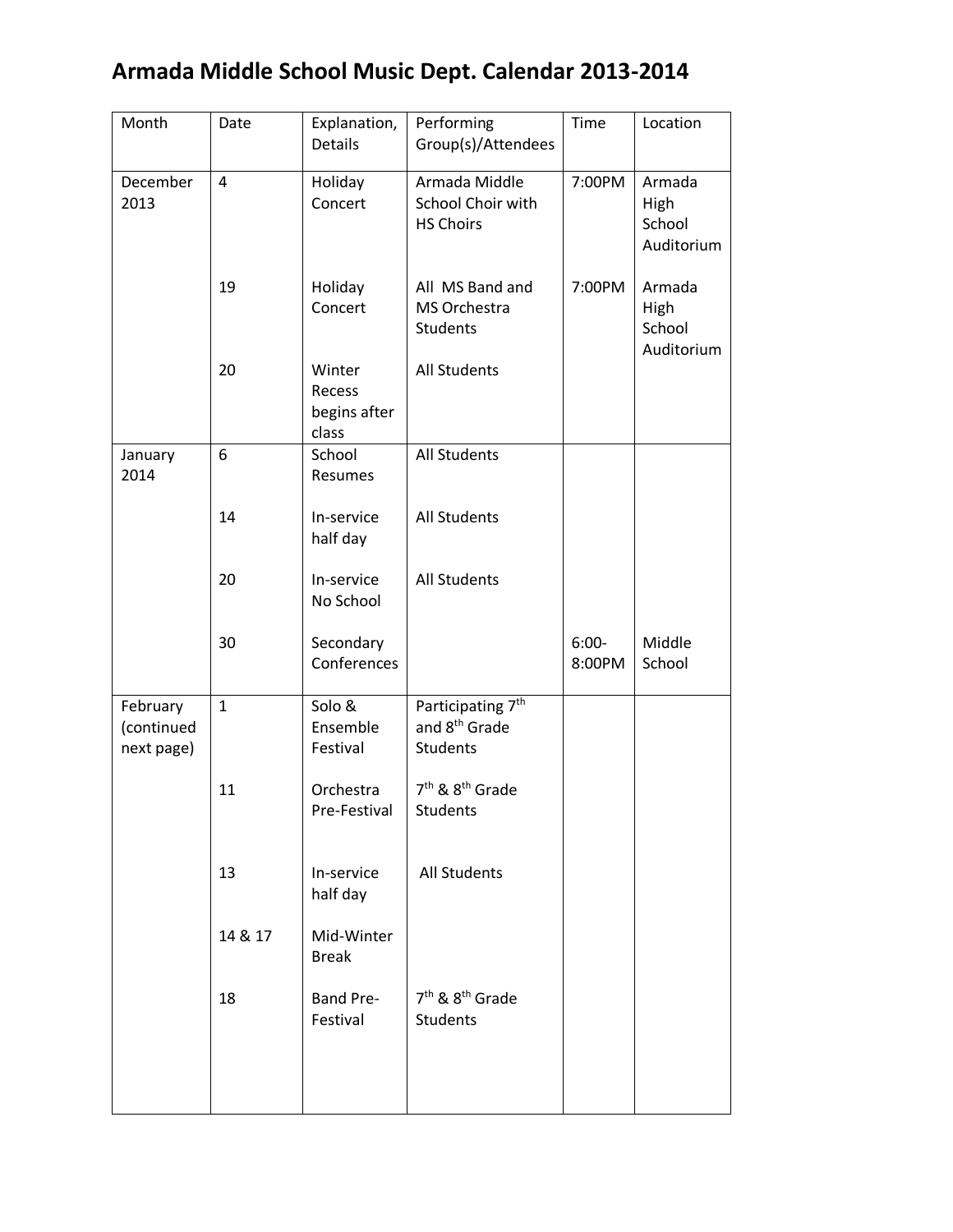## **Armada Middle School Music Dept. Calendar 2013-2014**

| February<br>(continued)         | 20             | Choir "Pre-<br>Festival<br>Informance"<br>with guest<br>clinician | Middle School and<br><b>High School Choirs</b> | 7:00PM | Armada<br>High<br>School<br>Auditorium |
|---------------------------------|----------------|-------------------------------------------------------------------|------------------------------------------------|--------|----------------------------------------|
|                                 | 26 & 27        | Half day<br>Middle<br>School<br>Records                           | <b>All Students</b>                            |        |                                        |
|                                 | 28             | In-service<br>No School                                           | <b>All Students</b>                            |        |                                        |
| March                           | 6 or 7         | <b>Band</b>                                                       | 7 <sup>th</sup> & 8 <sup>th</sup> Grade        |        |                                        |
|                                 | (Tentative)    | Festival                                                          | <b>Students</b>                                |        |                                        |
|                                 | 8              | Orchestra                                                         | 7 <sup>th</sup> & 8the Grade                   |        |                                        |
|                                 | (Tentative)    | Festival                                                          | <b>Students</b>                                |        |                                        |
|                                 | 21             | In-service<br>half day                                            | <b>All Students</b>                            |        |                                        |
| April                           | 4              | Spring<br><b>Break</b><br>begins after<br>class                   | <b>All Students</b>                            |        |                                        |
|                                 | 14             | School<br>Resumes                                                 | <b>All Students</b>                            |        |                                        |
|                                 | 18 & 21        | Spring<br>Recess                                                  | <b>All Students</b>                            |        |                                        |
| May<br>(continued<br>next page) | $\overline{2}$ | In-service<br>No School                                           | <b>All Students</b>                            |        |                                        |
|                                 | 8              | Spring Choir<br>Concert                                           | Middle and High<br><b>School Choirs</b>        | 7:00PM | Armada<br>High<br>School<br>Auditorium |